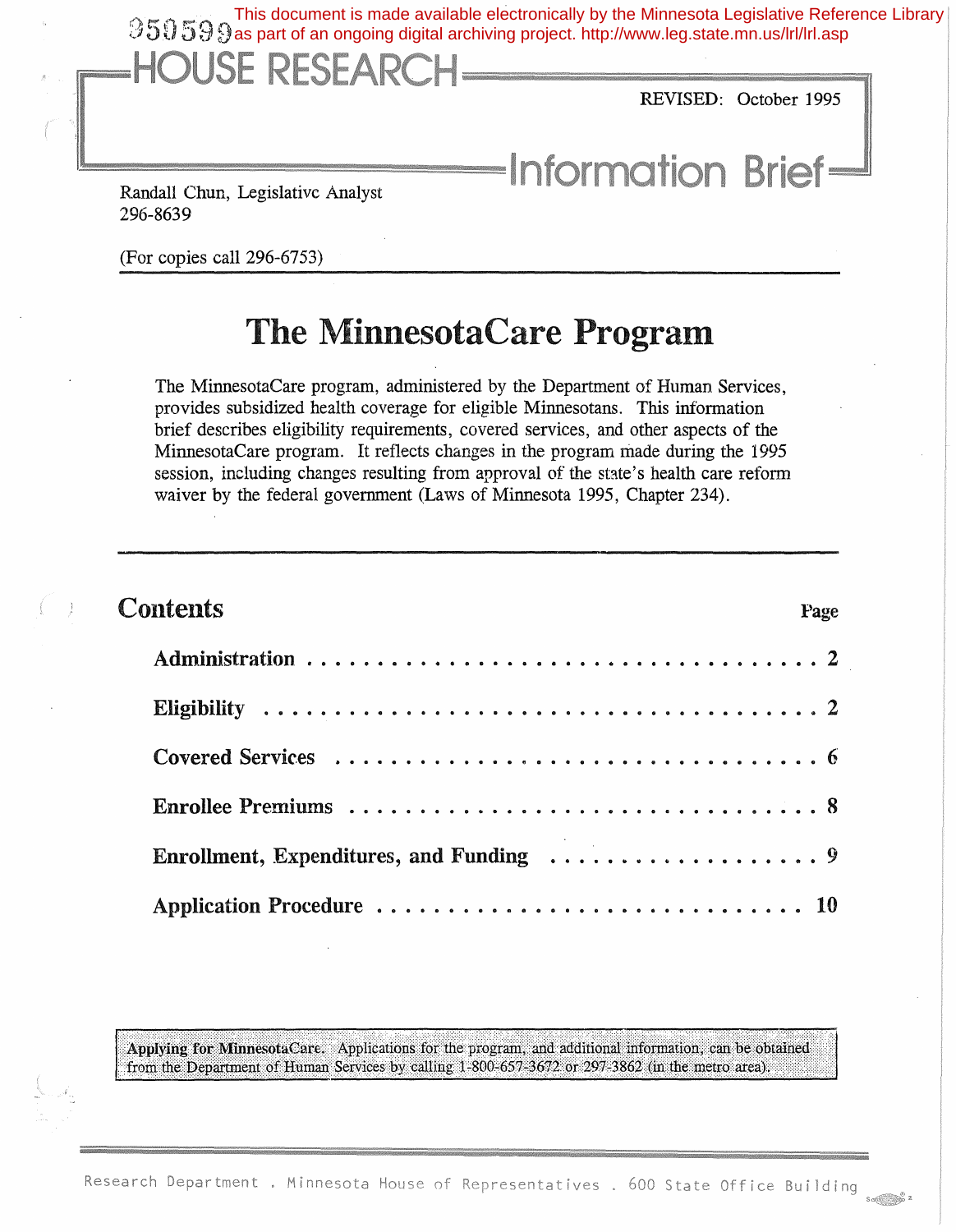### Administration

MinnesotaCare is administered by the Department of Human Services (DRS). DRS is responsible for processing applications and determining eligibility, reimbursing providers, monitoring spending for the program, and developing administrative rules. County social service agencies are responsible for determining Medical Assistance (MA) eligibility for MinnesotaCare applicants who apply for MA.

DHS is also the agency responsible for implementing Minnesota's health care reform waiver. This waiver was approved by the federal government in April 1995. The waiver exempts Minnesota from various federal requirements and gives the state greater flexibility to expand access to health care through the MinnesotaCare and Medical Assistance programs. The 1995 MinnesotaCare act contained language to implement the new waiver. Significant changes in the MinnesotaCare program that result from the waiver are noted in this information brief. $<sup>1</sup>$ </sup>

### Eligibility

To be eligible for MinnesotaCare, individuals must belong to an eligible category, meet· income criteria, and satisfy other requirements related to lack of access to health insurance and residency. Minor children, parents, and dependent siblings<sup>2</sup> residing in the same household are eligible for MinnesotaCare, if their family income does not exceed 275 percent of the federal poverty guidelines<sup>3</sup> and other eligibility requirements are met. Different eligibility requirements and premiums apply to children from households with incomes that do not exceed 150 percent of the federal poverty guidelines.

Single adults and households without children are also eligible for MinnesotaCare, if their household incomes do not exceed 125 percent of the federal poverty guidelines and other eligibility requirements are met. The Commissioner of Ruman Services is allowed (but not required) to expand eligibility for single adults and households without children to 135 percent of the federal poverty guidelines after October 1, 1995, if certain requirements related to financial management of the MinnesotaCare program are met. As of September 1995, the commissioner had decided not to expand the income eligibility level for single adults and households without children.

<sup>&</sup>lt;sup>1</sup>See The Health Care Reform Waiver House Research November 1995, for information on other aspects of the waiver.

<sup>2</sup>A child is defined in the law as an individual under 21 years of age, including the unborn child of a pregnant woman and an emancipated minor and that person's spouse. The age limit for children was raised from age 18 to 21 as part of the health care reform waiver. Dependent siblings are defined in the law as unmarried children under age 25 who are full-time students and financially dependent upon their parents.

<sup>&</sup>lt;sup>3</sup>Prior to passage of legislation to implement the waiver, the income limit for this group was set in statute and varied between 261 and 267 percent of the 1994 federal poverty guidelines, depending on family size. The federal poverty guidelines are adjusted every year for inflation.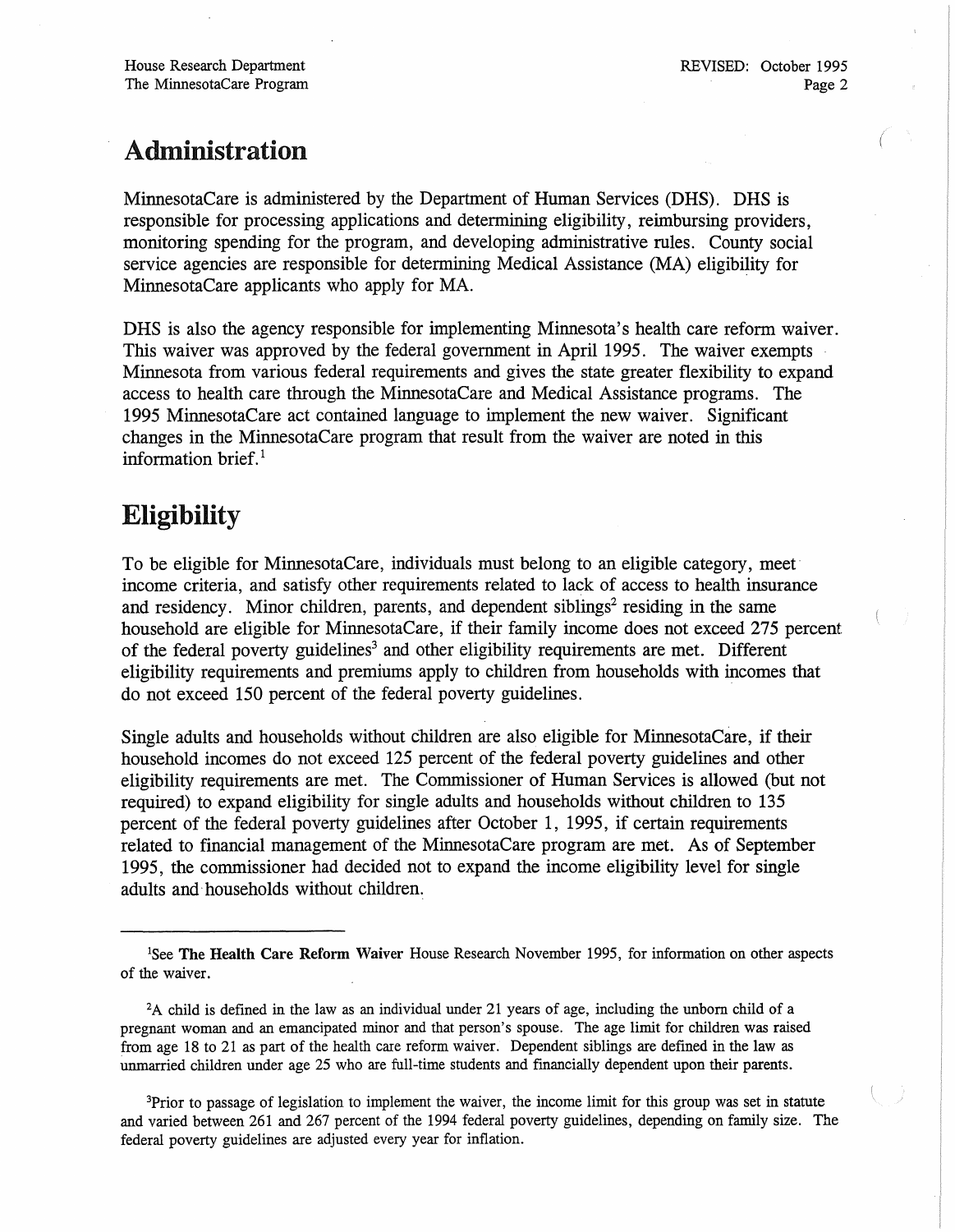House Research Department The MinnesotaCare Program

REVISED: October 1995 Page 3

### NOV 201995

# Table & GISLATIVE HELLOCAL CONARY

| Eligibility for Minnesota Care**** 55155                         |                                           |                                                                                                                                         |                                      |  |  |
|------------------------------------------------------------------|-------------------------------------------|-----------------------------------------------------------------------------------------------------------------------------------------|--------------------------------------|--|--|
| <b>Categories Eligible</b>                                       | <b>Household Income</b><br>Limit          | <b>Other Eligibility Criteria</b>                                                                                                       | <b>Cost to Enrollee</b>              |  |  |
| Lower Income<br>Children                                         | 150% of the federal<br>poverty guidelines | Not otherwise insured for the<br>covered services; permanent<br>Minnesota resident                                                      | Annual premium of<br>\$48 per person |  |  |
| Other Children                                                   | 275% of the federal<br>poverty guidelines | No access to employer-subsidized<br>coverage for 18 months; 4<br>months uninsured; permanent<br>Minnesota resident                      | Premium based on<br>sliding scale    |  |  |
| Parents                                                          | 275% of the federal<br>poverty guidelines | No access to employer-subsidized<br>coverage for 18 months; 4<br>months uninsured; permanent<br>Minnesota resident                      | Premium based on<br>sliding scale    |  |  |
| Single adults,<br>households without<br>children                 | 125% of the federal<br>poverty guidelines | Not eligible for MA; no access to<br>employer-subsidized coverage for<br>18 months; 4 months uninsured;<br>permanent Minnesota resident | Premium based on<br>sliding scale    |  |  |
| *Limited exceptions to these requirements are noted in the text. |                                           |                                                                                                                                         |                                      |  |  |

Table 1 lists eligible categories, eligibility criteria, and enrollee cost (see Table 4 on page 8 for sample sliding scale premiums). Table 2 lists program income limits for different family sizes.

Persons with incomes higher than the income limits cannot enroll in the plan. However, enrollees whose incomes rise above the income limits after initial enrollment may continue enrollment, but must pay the full, unsubsidized cost of the premium. The full (unsubsidized) monthly cost of premiums is \$104 for a single individual, \$208 for a family of two, and \$312 for families of three or more.

| <b>Annual Income Limits for MinnesotaCare</b> |                                                      |                                                      |                                                   |  |  |  |
|-----------------------------------------------|------------------------------------------------------|------------------------------------------------------|---------------------------------------------------|--|--|--|
| Household<br><b>Size</b>                      | 125% of<br>1995 Federal<br><b>Poverty Guidelines</b> | 135% of<br>1995 Federal<br><b>Poverty Guidelines</b> | 275% of 1995 Federal<br><b>Poverty Guidelines</b> |  |  |  |
|                                               | \$9,336                                              | \$10,092                                             | \$20,544                                          |  |  |  |
| 2                                             | 12,540                                               | 13,548                                               | 27,588                                            |  |  |  |
| 3                                             | --                                                   | --                                                   | 34,620                                            |  |  |  |
| 4                                             | --                                                   | --                                                   | 41,664                                            |  |  |  |
| 5 or more                                     | --                                                   | --                                                   | 48,708                                            |  |  |  |

Table 2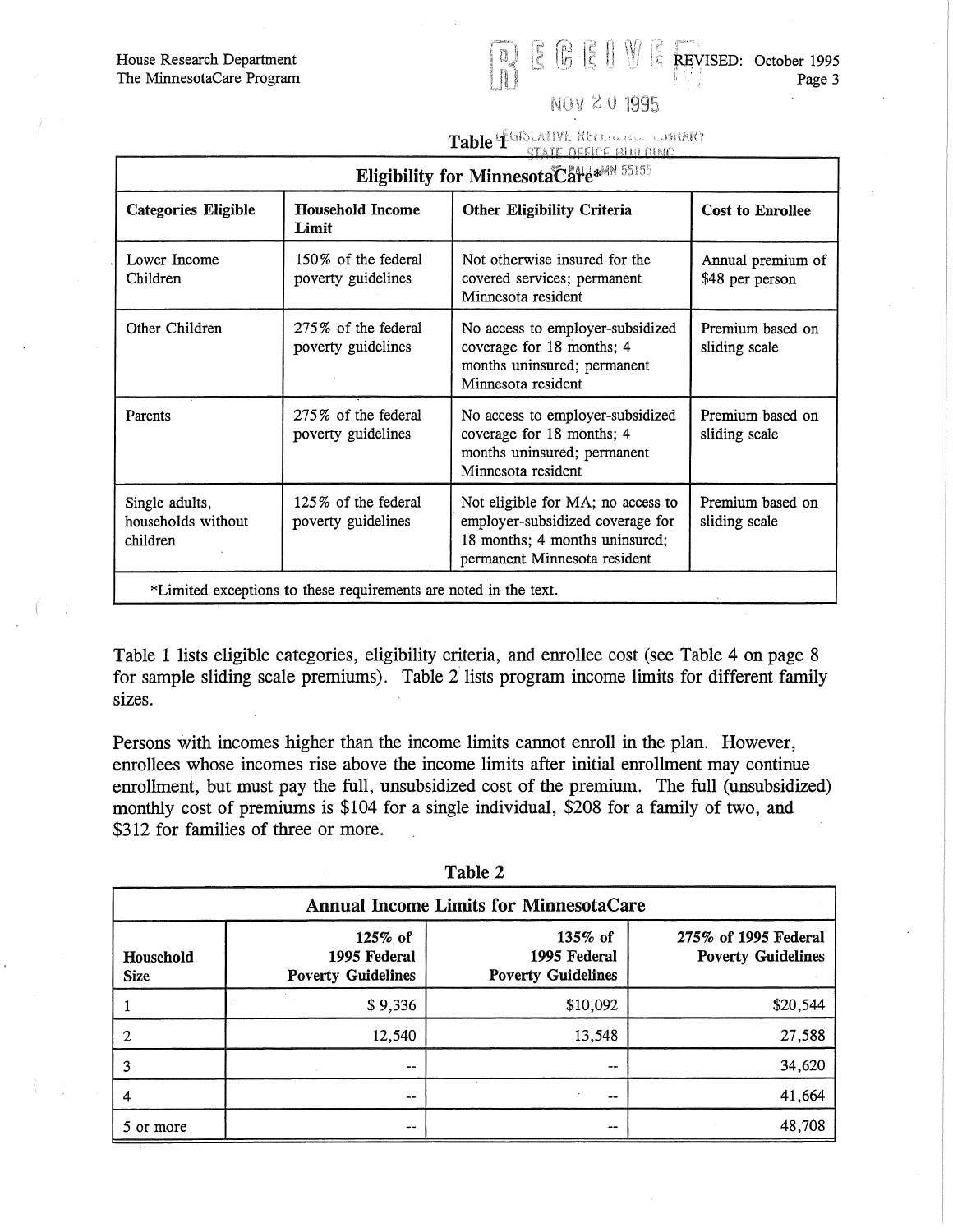### Not Otherwise Insured.

In order to be eligible for the \$48 annual premium, children must not be otherwise insured for the covered services. A child is "not otherwise insured for covered health services" when one of the following criteria is met:

- (1) the child lacks two or more of the following types of coverage:
	- $\triangleright$  basic hospital coverage;
	- medical-surgical coverage;
	- $\blacktriangleright$  major medical coverage;
	- dental coverage; or
	- $\triangleright$  vision coverage;
- (2) coverage requires a deductible of \$100 or more per person per year; or
- (3) the child lacks coverage because the maximum coverage for a particular diagnosis has been exceeded, or the policy of coverage excludes coverage for that diagnosis.

#### No Access to Subsidized Coverage

Enrollees must not have been offered employer-subsidized health care coverage for the 18 months prior to application. Employer-subsidized coverage is defined as health insurance coverage for which an employer pays 50 percent or more of the premium costs. This requirement applies to each individual. For example, if an employer offers subsidized coverage to an employee but not to the employee's dependents, the employee is not eligible for MinnesotaCare but the employee's dependents are eligible.

This requirement does not apply to:

- (1) children from households with incomes that do not exceed 150 percent of the federal poverty guidelines
- (2) persons losing coverage as a result of an involuntary layoff not due to employee misconduct
- (3) children whose parents lose employer-subsidized coverage due to misconduct or voluntary separation from employment
- (4) situations in which coverage was lost due to the death of an employee or divorce
- (5) individuals who lose coverage because they become ineligible for coverage as a child or dependent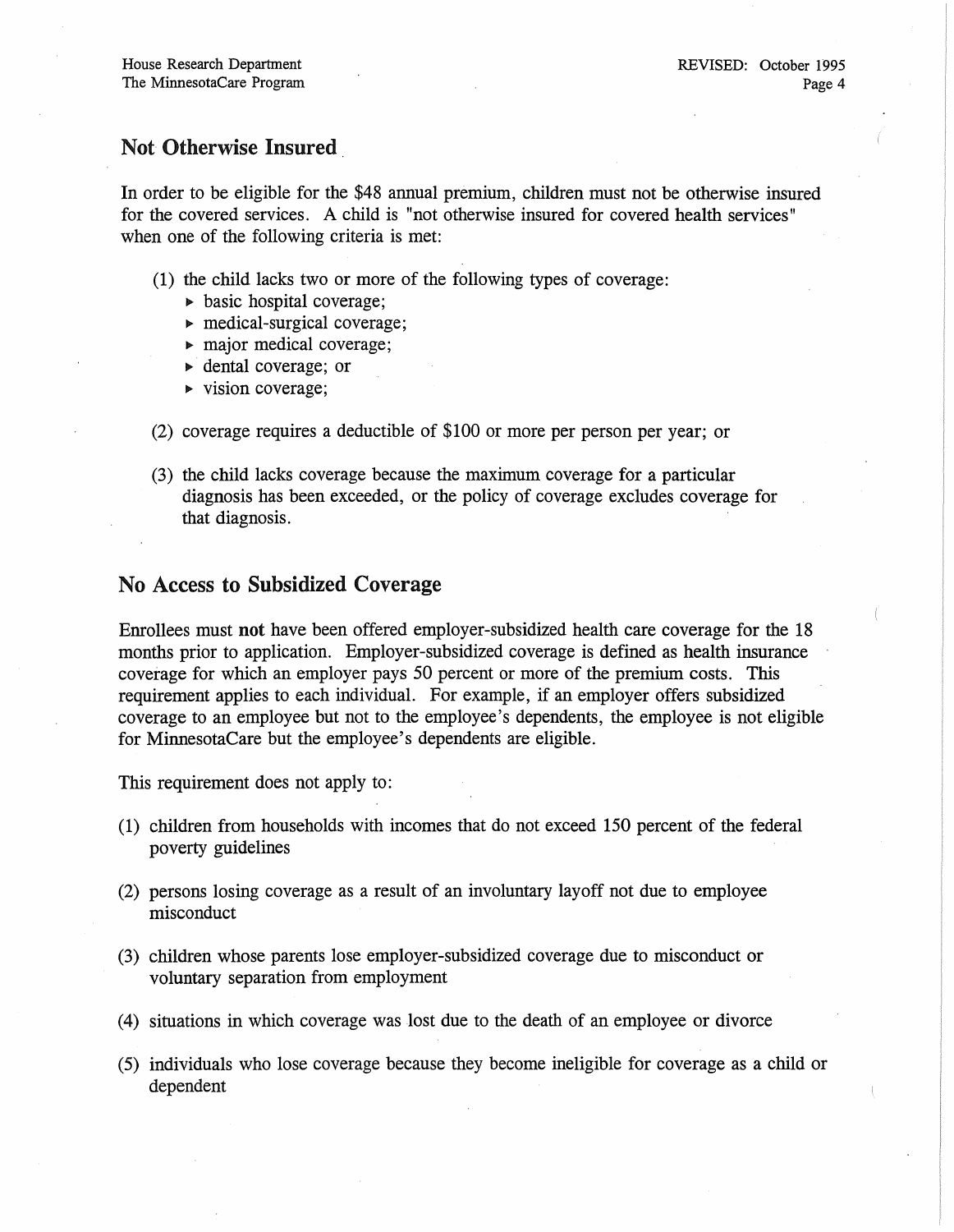All groups listed above, with the exception of children eligible for the \$48 annual premium, are still subject to the requirement that they have no health insurance for the four months. prior to application.

#### Four Months Uninsured

Enrollees must not have had health insurance coverage for the four months prior to application. This requirement does not apply to:

- (1) children from households with incomes that do not exceed 150 percent of the federal poverty guidelines;
- (2) persons applying for MinnesotaCare coverage upon termination from Medical Assistance, General Assistance Medical Care, and specified plans providing coverage to the uninsured;
- (3) certain children and individuals who initially enrolled at the time the MinnesotaCare program was established; and
- (4) certain individuals who re-enroll in MinnesotaCare following service in the military reserves.

#### Residency Requirement

.Enrollees who are children or members of households with children must meet the residency requirements of the MA program.<sup>4</sup> The MA program requires a demonstration of intent to reside permanently in Minnesota, but does not include a durational residency requirement (a requirement that an individual live in Minnesota for a specified period of time before applying for MinnesotaCare).

In contrast, enrollees who are single adults or members of households without children must have resided in the state for 180 days prior to application, and must also satisfy other criteria relating to permanent residency.

<sup>4</sup>This is a change related to approval of the waiver. Prior to passage of legislation to implement the waiver, children and members· of households with children had to meet the durational residency requirement that currently applies to adults in households without children.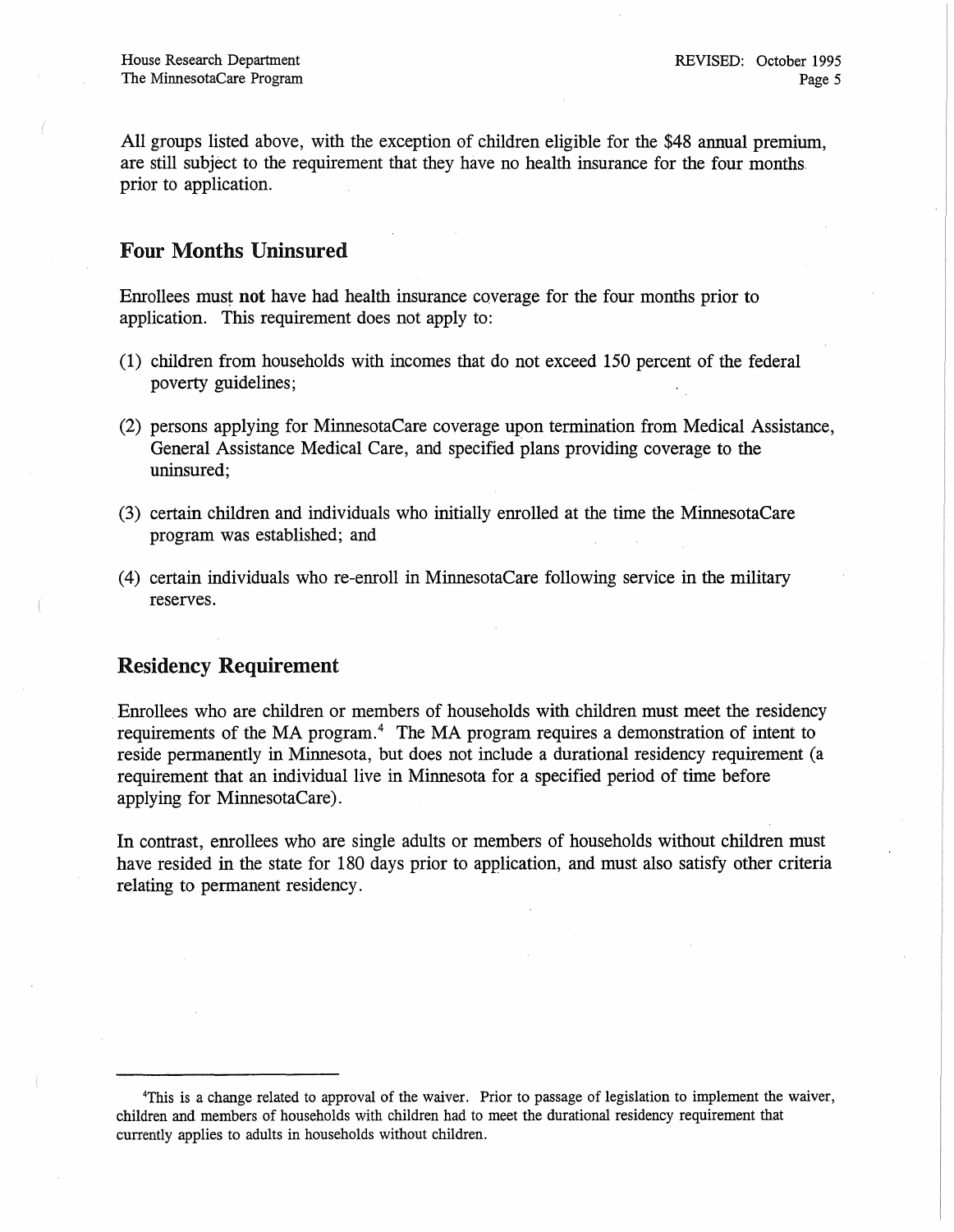### Covered Services

There are two benefit packages under MinnesotaCare. Services covered under these benefit packages are summarized in Table 3.

As a result of the waiver, pregnant women and children up to age 21 enrolled in MinnesotaCare will be able to access the full range of MA services without enrolling in MA and will be exempt from MinnesotaCare copayments and benefit limitations.<sup>5</sup> These individuals will still need to pay MinnesotaCare premiums. Pregnant women and children up to age two can avoid these premium charges by enrolling in MA. Under prior law, only pregnant women and children under age one could access the full range of MA services, and could do so only by enrolling in MA.

All adults other than pregnant women are covered under MinnesotaCare for most but not all services covered under MA, and are subject to copayments and benefit limitations for certain services.

Enrollees can, obtain health care services under MinnesotaCare only from providers participating in the MA program. For most services, providers are paid for services provided to MinnesotaCare enrollees at MA reimbursement rates, minus any applicable copayment amount for services to adult enrollees. The legislature has authorized the Commissioner of Human Services to designate geographic areas in which enrollees will be required to obtain MinnesotaCare services through managed care plans.

<sup>5</sup>As a result of the waiver, the federal government contributes towards the cost of providing health care services to MinnesotaCare enrollees who are children or pregnant women. The federal contribution rate (referred to as "federal financial participation" or FFP) is the same as that provided under the MA program level (currently 54 percent federal funding and 46 percent state funding). Prior to the passage of legislation to implement the waiver, the cost of these services was paid for using state-only dollars and enrollee premium payments.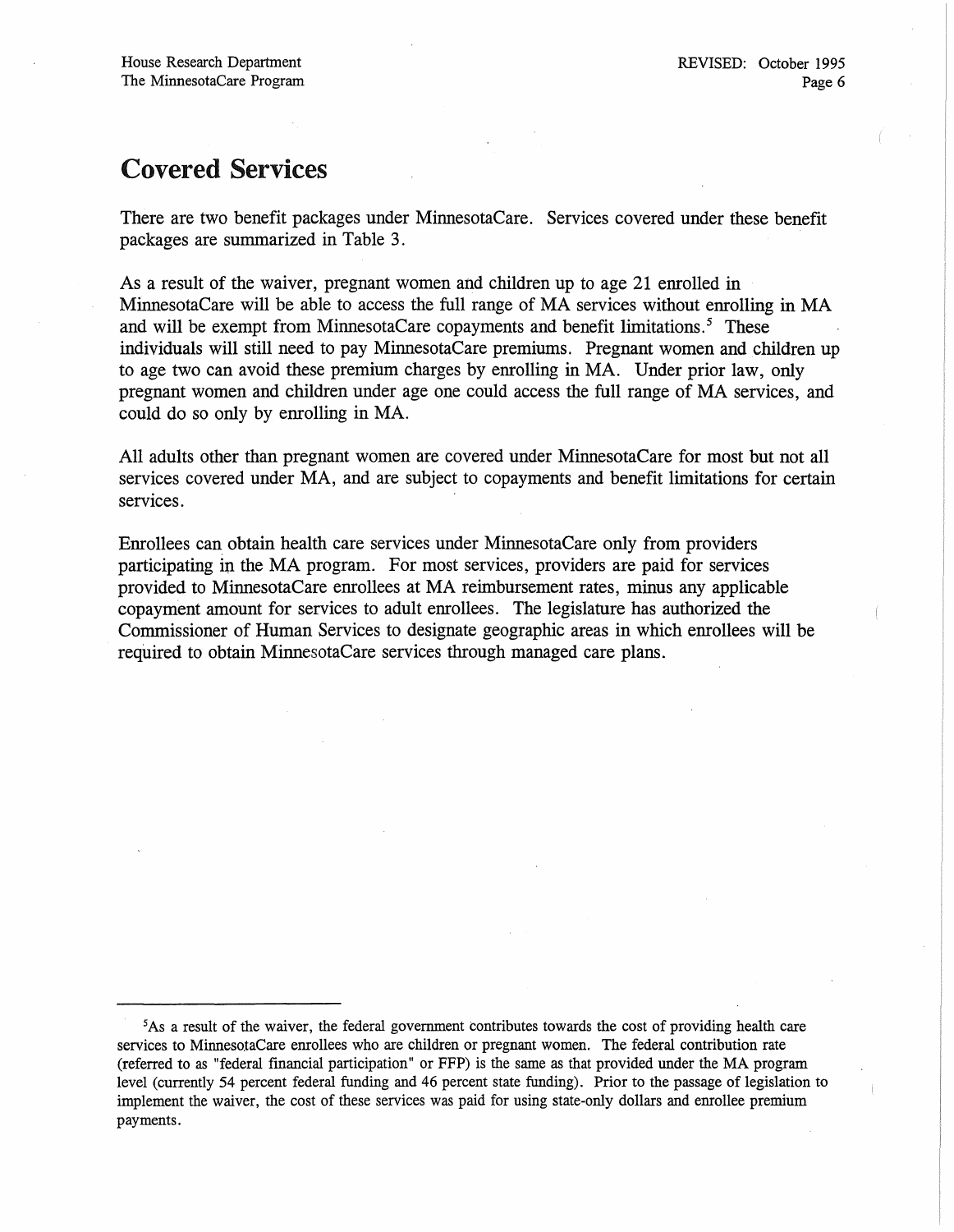#### Table 3

| <b>Covered Services</b>                                           |                                              |                            |  |  |
|-------------------------------------------------------------------|----------------------------------------------|----------------------------|--|--|
| <b>Service</b>                                                    | <b>Children</b> and<br><b>Pregnant Women</b> | All Other<br><b>Adults</b> |  |  |
| Chemical dependency services                                      | X                                            | ${\bf X}^1$                |  |  |
| Chiropractic                                                      | $\mathbf X$                                  | $\mathbf x$                |  |  |
| Dental services                                                   | $\mathbf X$                                  | $X^2$                      |  |  |
| Diagnostic, screening, preventive services                        | $\mathbf X$                                  | X                          |  |  |
| Family planning services                                          | X                                            | X                          |  |  |
| Hearing aids                                                      | $\mathbf x$                                  | X                          |  |  |
| Certain home care services                                        | X                                            | X                          |  |  |
| Hospice care services                                             | X                                            | $\mathbf X$                |  |  |
| Individualized Education Plan/Special education services          | $\mathbf X$                                  |                            |  |  |
| Immunizations                                                     | X                                            | X                          |  |  |
| Inpatient hospital services                                       | X                                            | $X^3$                      |  |  |
| Long-term care facility services                                  | X                                            |                            |  |  |
| Medical equipment and supplies                                    | X                                            | X                          |  |  |
| Nurse practitioner services                                       | $\mathbf X$                                  | X                          |  |  |
| Orthodontic services                                              | $\mathbf X$                                  |                            |  |  |
| Outpatient laboratory and x-ray services                          | X                                            | X                          |  |  |
| Outpatient mental health services                                 | X                                            | X <sup>4</sup>             |  |  |
| Personal care attendant and case management services              | $\mathbf X$                                  |                            |  |  |
| Physical therapy, occupational therapy, speech therapy, audiology | X                                            | X                          |  |  |
| Physician and health clinic visits                                | $\mathbf X$                                  | $\mathbf X$                |  |  |
| Most prescription drugs                                           | X                                            | $X^5$                      |  |  |
| Private duty nursing services                                     | $\mathbf X$                                  |                            |  |  |
| Public health nursing clinic services                             | X                                            | $\mathbf X$                |  |  |
| Rehabilitative therapy services (Medicare-certified agency)       | X                                            | X                          |  |  |
| Services related to pregnancy                                     | $\mathbf X$                                  | $\mathbf X$                |  |  |
| Transportation: Emergency                                         | X                                            | $\mathbf X$                |  |  |
| Transportation: Special                                           | X                                            |                            |  |  |
| Vision care, including prescription eyeglasses                    | X                                            | X <sup>6</sup>             |  |  |

1. Assessment and placement must be made by a local agency.<br>2. Excludes adult nonpreventive dental services; adults receive

2. Excludes adult nonpreventive dental services; adults receive preventive services only.<br>3. \$10,000 benefit limit per adult per year; 10% copay of hospital's submitted charge, a

\$10,000 benefit limit per adult per year; 10% copay of hospital's submitted charge, adult only, up to a maximum of \$J ,000 per adult or \$3,000 per family.

4. Only certain outpatient mental health services are covered: diagnostic assessments; psychological testing; explanation of findings; day treatment; partial hospitalization; individual, family, and group psychotherapy; and medication management.

5. \$3 copay, adults only.

6. \$25 copay per pair of eyeglasses, adults only.

Source: Department of Human Services, "Providers' Guide to MinnesotaCare."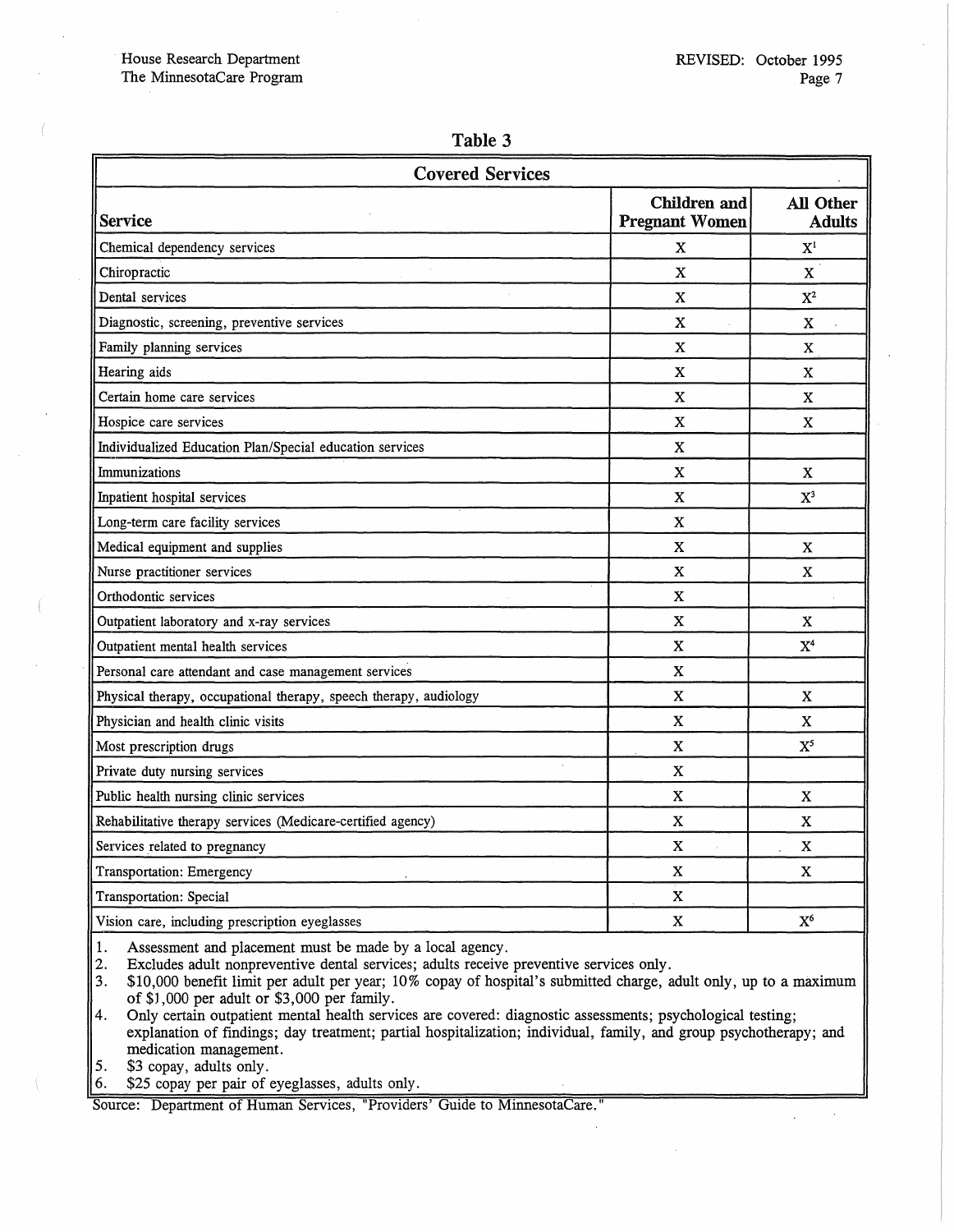## Enrollee Premiums

#### \$48 Annual Premium

Children enrolling in MinnesotaCare are charged a premium of \$48 a year, if they are from households with incomes that do not exceed 150 percent of the federal poverty guidelines.

#### Subsidized Premium Based on Sliding Scale

Children enrolling in MinnesotaCare who do not qualify for the \$48 annual premium described above, and adults enrolling in the program, are charged a subsidized premium based upon a sliding scale. The premium charged ranges from 1.5 to 8.8 percent of gross family income. The minimum premium is \$4 per person per month.

Table 4 provides sample monthly premiums for different income levels and household sizes. These premiums apply to both families with children and to single adults and households without children. Complete premium tables are available from DHS.

| <b>Sample Monthly Household Premiums</b> |                       |      |      |      |           |
|------------------------------------------|-----------------------|------|------|------|-----------|
|                                          | <b>Household Size</b> |      |      |      |           |
| <b>Gross Monthly</b><br>Income           | 1                     | $2*$ | 3    | 4    | 5 or more |
| \$250                                    | \$4                   | \$8  | \$12 | \$12 | \$12      |
| \$500                                    | 9                     | 8    | 12   | 12   | 12        |
| \$1,000                                  | 38                    | 23   | 23   | 18   | 18        |
| \$1,500                                  | N.E.                  | 72   | 47   | 47   | 34        |
| \$2,000                                  | N.E.                  | 149  | 96   | 76   | 62        |
| \$2,500                                  | N.E.                  | N.E. | 184  | 147  | 121       |
| \$3,000                                  | N.E.                  | N.E. | N.E. | 221  | 176       |
| \$3,500                                  | N.E.                  | N.E. | N.E. | N.E. | 258       |
| \$4,000                                  | N.E.                  | N.E. | N.E. | N.E. | N.E.      |

Table 4

NOTE: N.E. means not eligible to enroll in MinnesotaCare at this income level.

\*The maximum income limit for households without children (household size of two) is \$1,045/month. The sample premiums listed in the table for a household size of two reflect the higher income limit that applies to families with children.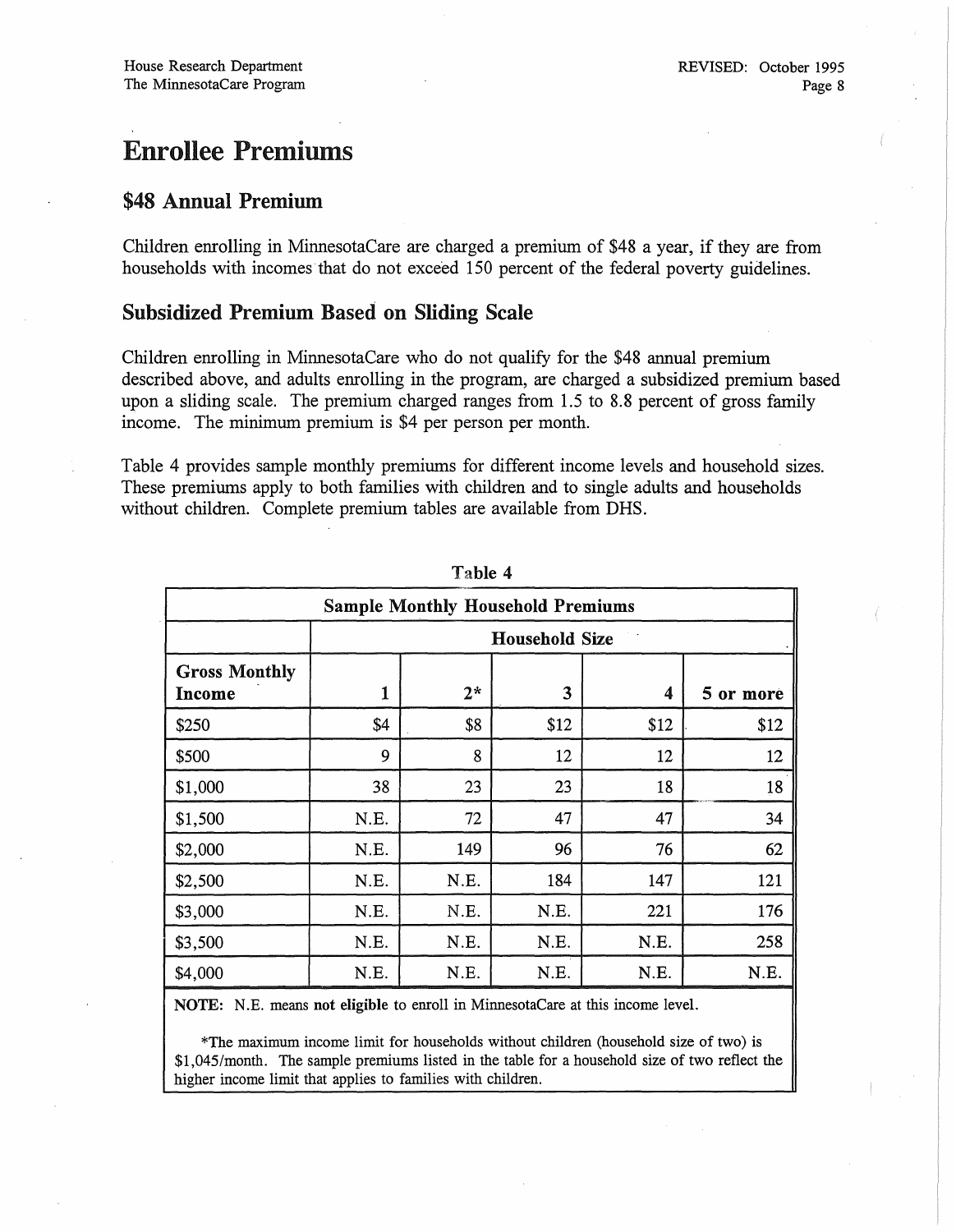### Enrollment, Expenditures, and Funding

As of October 1, 1995, 90,230 individuals were enrolled in the MinnesotaCare program. Payments for medical care services provided through MinnesotaCare are estimated to be \$88.0 million in FY 1996, and \$130.0 million in FY 1997.<sup>6</sup>

Funding for MinnesotaCare premium subsidies, and for other health care access initiatives, is provided by:

- A two percent tax on gross revenues of hospitals and surgical centers, effective January 1, 1993.
- A two percent tax on the gross revenues of health care providers, pharmacies, and wholesale drug distributors, effective January 1, 1994.
- A one percent premium tax on health maintenance organizations, non-profit health service plan corporations, community integrated service networks, and integrated service networks, effective January 1, 1996.

Medicare, Medical Assistance, General Assistance Medical Care, and MinnesotaCare payments to providers are excluded from gross revenues for purposes of the gross revenues taxes. Other specified payments, including payments for nursing home services, are also excluded from gross revenues.

The measures listed above will raise an estimated \$158.1 million in FY 1996 and an estimated \$185.2 million in FY 1997. In addition to these amounts, enrollee premium payments are expected to total \$19.2 million in FY 1996 and \$23.5 million in FY 1997, and federal financial participation received as a result of the waiver (see footnote 5) is expected to total \$18.5 million in FY 1996 and \$21.6 million in FY 1997.

<sup>6</sup>Enrollment figures are from the October 4, 1995, MinnesotaCare enrollment reference sheet prepared by the Department of Human Services. Estimates of medical payments, and the estimates provided below for MinnesotaCare tax revenue, enrollee premium payments, and federal financial participation, are from the September 28, 1995, and June 7, 1995, tracking sheets prepared by House fiscal staff. The estimates assume that the expansion in eligibility for single adults and households without children to 135 % of the federal poverty level does not take place.